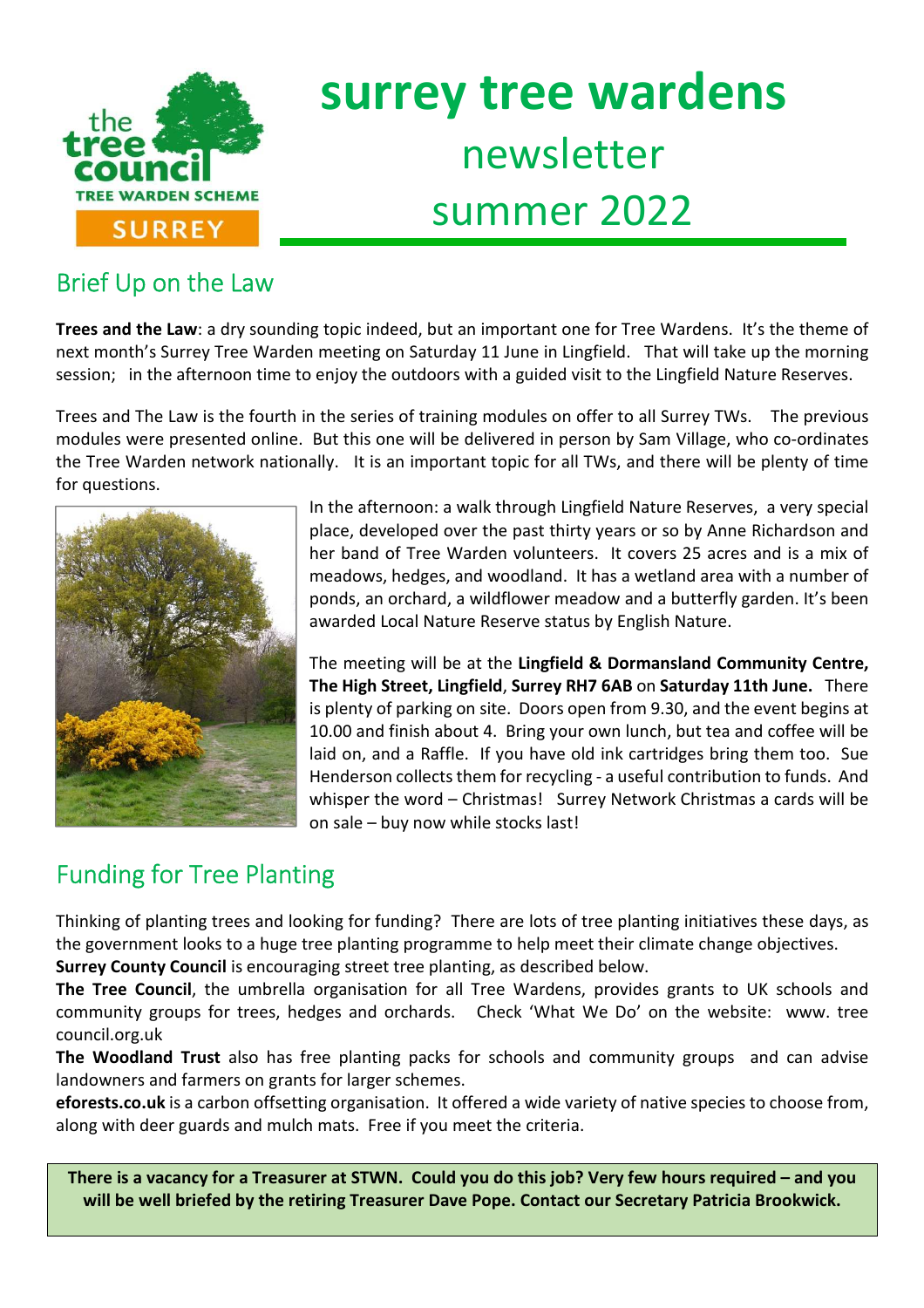## Street Trees – Surrey's New Strategy

At last! There has been a clear change of stance by Surrey County Council over permissions to plant street trees. Several local Tree Warden groups had been reporting huge problems over the past few years with many applications being turned down. But many of these locations have been reviewed by Surrey Highways Department, and in many cases, permission has been granted. Permission was quickly followed by action and in Epsom and Ewell, Tadworth, Bookham and Ashtead, new street trees have already gone in.

Surrey has committed to planting 1.2 million Trees by 2030 – one for each resident. Now any resident, or organisation such as a local Tree Warden group, can apply for trees to be planted outside their own property or on local areas of highway verge. Applicants will need to show that they have consulted adjacent properties, and a survey will be done to ensure the site is suitable. Costs will vary according to circumstances and the individual or group must agree to watering and aftercare. The planting itself is done by SCC contractors.

Up to now, many Surrey TW groups have organised and planted the trees themselves. This has now changed, and with it perhaps the role of the Tree Warden. In urban areas they are becoming facilitators – street tree champions, seeking sites, encouraging people to apply, and making sure the aftercare is carried out. The full Surrey Council tree strategy can be read here: **https://www.surreycc.gov.uk/roads-andtransport/permits-and-licences/planting-trees**

#### Trees for the Queen



**From the Leigh Tree Warden Lucy Halahan**: Leigh and District Cottage Garden Society planted a tree in March to commemorate the Queen's Platinum Jubilee. A planting ceremony was held on the Village Green attended by Cllr Helyn Clack, Chair of Surrey County Council, local councillors Mary Huggins and Corinna Osborne-Patterson, ably supported by David 'Diddy' Hamilton of Radio fame. Members of LDCGS were there too, together with a few younger members of the village who enjoyed helping to fill in the hole! The tree, a Liriodendron tulipifera or Tulip tree, was chosen for its longevity and architectural value.

**From the Nutfield Tree Wardens:** the planting of the new Jubilee Wood has been completed, and it is now part of the Queen's Green Canopy, a Commonwealth wide celebration of her reign.

On a cold blustery day in March, 400 more trees were planted on land owned by Nutfield Parish Council. Some thousand trees have gone in overall. Any more will be left to natural regeneration. It was a well-attended community event, and the Scouts provided much welcomed refreshments. One area was set aside for the local Brownies and Cubs to plant. In years to come they will be able to return, and return, to see how a tiny whip has become a towering tree.